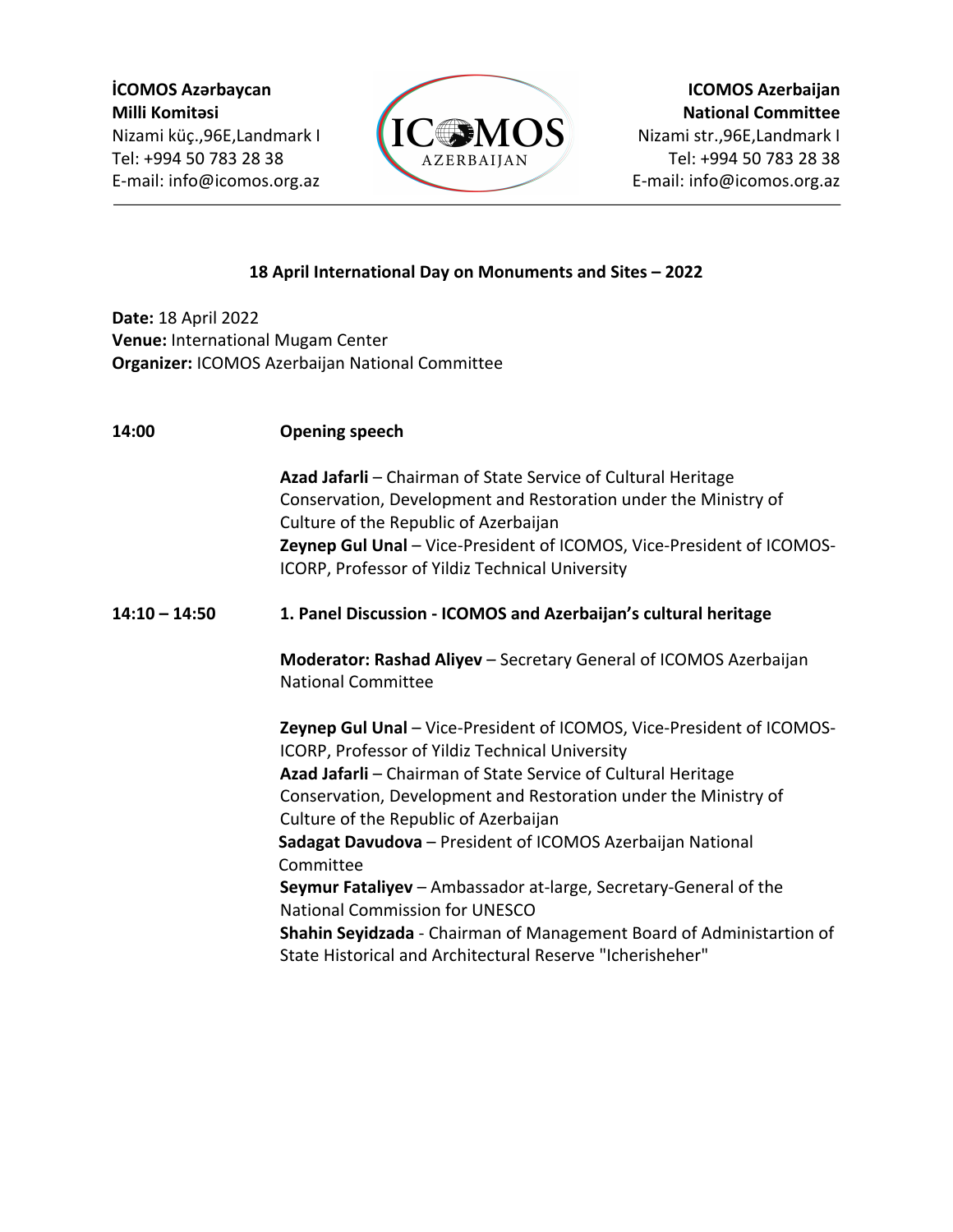

## **14:55 – 15:35 2.Panel Discussion – Restoration and Conservation practices of Monuments and Sites in Azerbaijan**

**Moderator: Telman Karimli** – Director of "Azərbərpa" Scientific Research and Project Institute

**Banu Celebioglu –** Assistant Professor at Yildiz Technical University, ICOMOS International Wood Committee member

**Rizvan Bayramov -** Chairman of the Commission on Architectural Heritage of the Union of Architects of the Republic of Azerbaijan, ICOMOS Azerbaijan National Committee member

**Nasib Zeynalov –** Architect of "Azərbərpa" Scientific Research and Project Institute

**Muslum Imranlı –** Head of the Architectural Sector at Monuments Management Center under the State Tourism Agency of the Republic of Azerbaijan, ICOMOS Azerbaijan National Committee member **Nizami Gasimov –** Head architect of Monuments Management Center

under the State Tourism Agency of the Republic of Azerbaijan **Abdul Huseynov –** Chairman of AS-KO LLC, Professional Restorator

**15:35 – 16:00 Coffee Break**

## **16:00 – 16:40 3.Panel Discussion – Climate & Heritage – Conservation of heritage in emergency situations**

**Moderator: Agajavid Ramazanov** – Deputy-Chairman of State Service of Cultural Heritage Conservation, Development and Restoration under the Ministry of Culture of the Republic of Azerbaijan

**Zeynep Gul Unal** – Vice-President of ICOMOS, Vice-President of ICOMOS-ICORP, Professor of Yildiz Technical University **Rovshan Abbasov** – Head of Geography and Environment department at Khazar University, ICOMOS Azerbaijan National Committee member